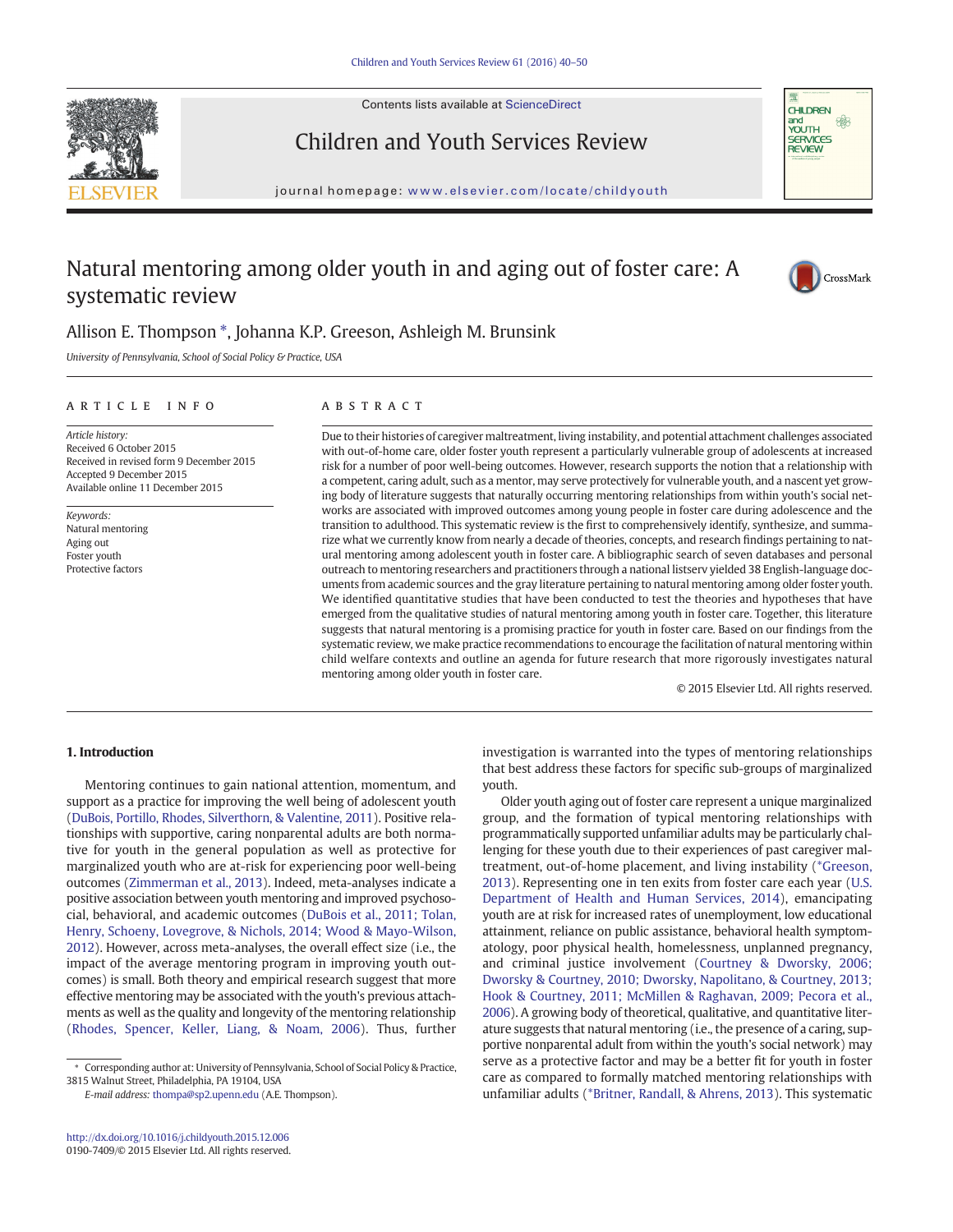review is the first to provide a comprehensive look at the present state of the literature pertaining to natural mentoring among older youth in foster care.

#### 1.1. Background and significance

#### 1.1.1. Youth mentoring

The popularity and proliferation of youth mentoring are evident by the number of mentoring programs, dollars spent, and national attention given to this topic area in the United States over the past decade. For example, the Corporation for National & Community Service (n.d.) estimates that approximately three million adults serve as volunteer mentors in formal programs across the nation. With more than 5000 mentoring programs, government agencies such as the Office of Juvenile Justice and Delinquency Prevention and the Departments of Health and Human Services, Education, and Labor collectively allocate hundreds of millions of dollars each year toward mentoring programs (DuBois et al., 2011). President Obama has also demonstrated support for mentoring interventions, and in February 2014, he launched My Brother's Keeper, an initiative that uses mentoring to ameliorate the opportunity gap experienced by many young men of color (Duncan & Johnson, 2015). Through Proclamation No. 9224, 3 CFR (2014), President Obama declared January 2015 National Mentoring Month stating, "Every day, mentors play a vital role in this national mission by helping to broaden the horizons for our daughters and sons." Indeed, numerous qualitative studies identify the role of mentoring as protective among at-risk youth (\*Hass, Allen, & Amoah, 2014; Dallos & Comley-Ross, 2005; Graham, Schellinger, & Vaughn, 2015; Munson, Brown, Spencer, Edguer, & Tracy, 2014), and countless personal testimonies of successful adults pay tribute to their mentors (Harvard School of Public Health/MENTOR, n.d.; Chronicle of Evidence-Based Mentoring, n.d.)

Quantitative research supports a positive, though modest, association between nonparental adult mentoring and improved well-being outcomes among adolescent youth. For example, DuBois et al. (2011) conducted a meta-analysis of 73 independent evaluations of mentoring programs published from 1999 to 2010. Findings indicate a positive effect of mentoring programs across the domains of achievement motivation/prosocial attitudes, social/relational skills, psychological/emotional outcomes, behavior, and academic/school functioning. However, the average effect size across all studies was 0.21, which is considered to be a relatively small effect (Cohen, 1992). In terms of clinical significance, or the amount of change experienced in one's daily life due to mentoring, DuBois et al. (2011) conclude that such an effect size corresponds to the average mentored youth scoring roughly nine percentile points higher than the average non-mentored youth. In other words, although this meta-analysis found a statistically significant relationship between mentoring and positive outcomes (e.g., social, relational, emotional, behavioral and academic), the size of the average mentoring program's impact on youth outcomes was somewhat small.

Other meta-analyses have investigated the effects of general mentoring among sub-groups of youth and have also found small to moderate, positive effects. A meta-analysis of 46 studies investigating the impact of mentoring among juvenile delinquent youth found a positive effect in relation to improved delinquency outcomes, including aggression, drug use, and academic achievement (Tolan et al., 2014). Although the average effect sizes were statistically significant, they were small to moderate in size, ranging from 0.11 to 0.29. A smaller meta-analysis of school-based mentoring for adolescents included six studies and examined the impact of school-based mentoring on academic performance, attendance, attitudes, behavior, and self-esteem (Wood & Mayo-Wilson, 2012). Across studies, the post-treatment impact of school-based mentoring was only statistically significant for the measure of self-esteem, though the effect size was 0.09, which the authors conclude is trivial.

Although there is strong anecdotal and public support for mentoring among adolescent youth, quantitative meta-analyses continue to find relatively small effect sizes in terms of positive outcomes associated with mentoring. Such analyses may be limited in their ability to detect substantial effects when such effects are diffused across many youth with varying personal characteristics, experiences, environmental contexts, and types of mentoring relationships. This quandary has spurred researchers to explore personal, environmental, and relational factors that may be associated with more effective mentoring strategies. Indeed, we need to better understand for whom various kinds of mentoring relationships are more effective and under what circumstances.

Both theory and empirical research provide some elucidation for understanding factors associated with effective youth mentoring. Rhodes' conceptual model of developmental youth mentoring (2006) posits that positive youth outcomes are contingent upon the presence of a close and meaningful relationship between the mentee and mentor. Through this caring relationship, mentors are well positioned to influence the youth's social–emotional, cognitive, and identity development, leading to improved well-being youth outcomes. Rhodes, Spencer, Keller, Liang, and Noam (2006) states,

Mentoring relationships are not all alike, and some are likely to have greater influence than others. Furthermore, mentoring is likely to work differently with different youth. We contend that the contribution of mentoring to the developmental processes outlined varies on the basis of a number of interrelated factors, including what the youth's preceding relationship history is, whether the relationship becomes close and meaningful to the youth, and how long the mentoring relationship lasts (p. 696).

Empirical studies support the notion that the youth's attachment style and relational history as well as the quality and longevity of the mentoring relationship are positively associated with mentoring effectiveness. For example, one study used an adapted version of the Attachment Style Questionnaire (ASQ), an instrument designed to measure attachment style in important relationships after and beyond childhood, to survey 569 high school students. Results indicated that youth with a more secure attachment style reported a stronger mentoring bond (Georgiou, Demetriou, & Stavrinides, 2008). Another study collected monthly data over a one-year period for 50 mentoring relationships and concluded that youth with relationships characterized by feelings of closeness experienced greater perceived benefits (Para, DuBois, Neville, Pugh-Lilly, & Povinelli, 2002). Likewise, Spencer, Basualdo-Delmonico, and Lewis (2011) conducted qualitative interviews with 13 parents of youth involved with a community-based mentoring program. Findings revealed that parents played a distinct role in the preservation and promotion of the mentoring relationship by acting as collaborators, coaches, or mediators for their child and mentor. Grossman and Rhodes (2002) investigated the impact of the duration of a mentoring relationship on youth outcomes among 1138 adolescents. Findings revealed that youth mentees in a relationship for at least a year reported the most favorable outcomes whereas youth who experienced relationships that terminated quickly reported a decline in functioning.

#### 1.1.2. Natural mentoring among youth in foster care

Due to their histories of caregiver maltreatment, living instability, and ensuing attachment challenges associated with out-of-home care, older foster youth represent a particularly vulnerable group of adolescents (Muller-Ravett & Jacobs, 2012). For these youth, the achievement of factors associated with effective mentoring (e.g., enduring, close, meaningful, nonparental adult relationships) may be difficult to attain within the context of formal mentoring programs. Such programs (e.g., Big Brothers Big Sisters), typically match unfamiliar, volunteer adult mentors with youth mentees, but for youth in foster care, past relational trauma, placement moves, and disrupted relationships may make it difficult to form a social bond with an unfamiliar adult mentor (\*Britner et al., 2013). For example, Rhodes, Haight, and Briggs (1999)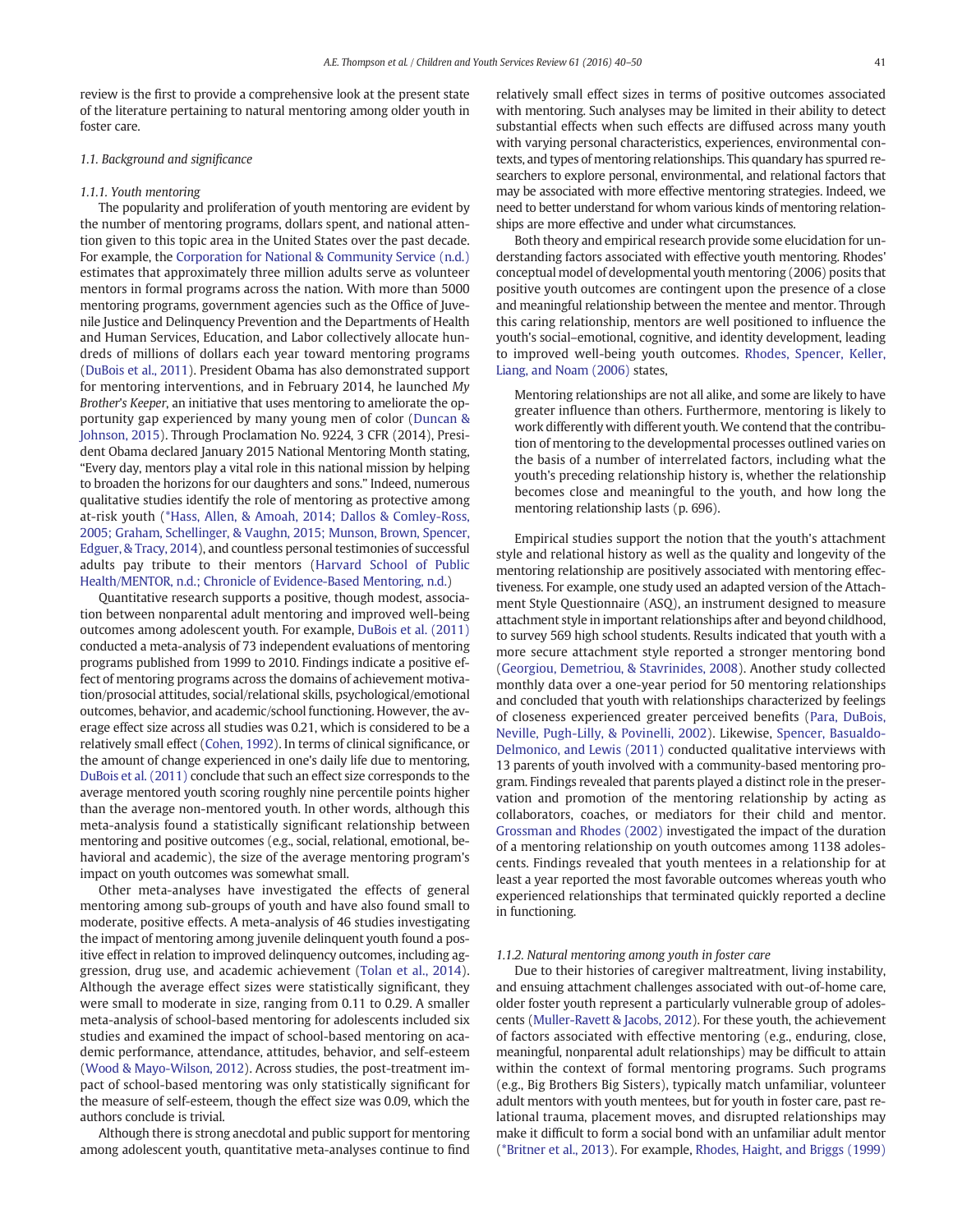used a subset of data from a national study of formal mentoring relationships and found that foster youth had more difficulty with close relationships and trust, a requisite for establishing a social bond with a mentor, than their non-foster peers. Further research indicates that youth with histories of emotional, sexual, and physical abuse are more likely to experience early terminations of formal mentoring relationships, which has been shown to cause harm to youth (Grossman & Rhodes, 2002)

Natural mentoring has emerged as a promising approach for youth in foster care and has been shown to promote positive outcomes (\*Britner et al., 2013). Because youth self-select supportive, caring adults from within their existing social networks, the enduring, quality bond associated with an effective mentoring relationship may already be established. For youth in foster care, this preexisting nonparental adult relationship may be particularly important, as the organically formed bond may be stronger and more likely to endure over time (\*Greeson, 2013; \*Spencer, Collins, Ward, & Smashnaya, 2010). Researchers have begun to investigate natural mentoring relationships as a mechanism that might facilitate a stronger, more enduring bond with a caring and supportive nonparental adult for young people in foster care (\*Britner et al., 2013).

#### 1.1.3. Present study

The study of natural mentoring among adolescent youth in foster care is nascent. Thus, the primary aim of this systematic review is to comprehensively identify, synthesize, and summarize what we currently know from theories, concepts, and research findings pertaining to natural mentoring among adolescent youth in foster care. To this aim, we reviewed theoretical and conceptual articles and qualitative, quantitative, and mixed-methods studies from both peer-reviewed and gray literatures. Based on our findings from the systematic review, a secondary aim of this study is to make practice recommendations and outline an agenda for future research investigating natural mentoring among older youth in foster care.

#### 2. Method

#### 2.1. Study eligibility criteria

To systematically identify articles related to natural mentoring among adolescent foster youth, five inclusion criteria were established for the review. First, only articles written in the English language were included. Second, we included articles published through June 1, 2015. Third, both peer-reviewed articles and work from the gray literature were included. Fourth, we included quantitative, qualitative, and mixed-methods studies as well as theoretical and conceptual work, reports, policy briefs, and literature reviews. Fifth, articles were only included if they pertained to natural mentoring among adolescents or emerging adults (ages 13–25) with foster care involvement or histories of foster care involvement. Natural mentoring was defined as the presence of a supportive, caring relationship with a nonparental adult (other than a peer, spouse, or present caregiver) from within a youth's existing social network.

Because the study of natural mentoring among adolescent and young adult foster youth is nascent, we attempted to be as comprehensive and inclusive as possible with regard to our literature search. Thus, we did not impose a limit in terms of how far back we searched for relevant material. Similarly, because the field is still forming, we expanded our criteria beyond quantitative studies typically included in a systematic review to include qualitative studies, theoretical and conceptual frameworks, and documented expert opinion and recommendations via reports, policy briefs, and non-peer reviewed outlets. There is precedent for including non-study materials in a systematic review (Campbell et al., 2014), particularly when the theoretical and conceptual frameworks for understanding a phenomenon are in the process of establishment. Indeed, various forms of mentoring among youth in foster care are not well understood, and thus, the inclusion of nonstudy work is warranted. Additionally, best practice for systematic reviews includes non-peer reviewed materials from the gray literature, such as work produced by research institutes, think tanks, and government departments (University of Michigan, n.d.), many of which we included in our review.

#### 2.2. Literature search and data collection

#### 2.2.1. Literature search

Through consultation with a university social science reference librarian, the following seven electronic databases were used to conduct our search: (1) PsycInfo, (2) Scopus, (3) Social Services Abstracts, (4) PubMed Central, (5) Web of Science, (6) Google Scholar, and (7) ProQuest Dissertations and Theses. The use of Google Scholar was included in our literature search in order to better identify work in the gray literature. The search string used for all databases except Google Scholar was ["Aging out youth" OR "foster youth" OR "transitional age youth" OR "older youth" OR "emancipated youth") AND ("Natural mentoring" OR "important nonparental adult" OR "youth initiated mentoring" OR "supportive nonparental adult"]. Because Google Scholar limits the number of characters in its search engine, we used the following search string for Google Scholar only: [ti:"Aging out youth" OR "foster youth" OR "transitional age youth" OR "older youth" OR "emancipated youth" "natural mentoring"]. In addition to searching electronic databases, we conducted hand-searching through expert consultation via a national mentoring listserv and known researchers in the field of natural mentoring among youth in foster care.

#### 2.2.2. Data collection

The search and data collection procedure is outlined in Fig. 1. As indicated, 448 articles were retrieved from 7 electronic databases using the search strings listed above. During round one, we excluded 384 articles that did not meet the inclusion criteria or were duplicates based on a review of the titles and abstracts. Sixty-four articles were retained, and after hand searching through expert consultation, nine additional articles were included for the next round of the review. During round two, we reviewed the full texts of 73 articles with oversight from the second author, who is an expert in the field of natural mentoring among older foster youth. Based on consensus between the authors, thirty-five articles were then excluded from the review. The most common reasons for exclusion were: (1) natural mentoring was not included in the article/study or was defined differently from the inclusion criteria, and (2) natural mentoring was included in the article/study but was not measured, analyzed, or discussed as an exclusive category. A final total of 38 articles and studies were included in the systematic review, and a data extraction form was applied to these articles by the authors. The data extraction form was used to gather information about: (1) the date, type, and source of publication, (2) the definition and term(s) used for natural mentors, (3) the study design and sample, (4) the findings and conclusions of the work, (5) the implications and recommendations, and (6) the limitations. Data collection and analysis were facilitated through the use of Microsoft Excel and Word software.

#### 3. Results

As noted, the electronic bibliographic search and hand-searching techniques yielded 38 relevant manuscripts published between 2006 and 2015. Further review of the documents revealed that 23 (61%) were articles published in peer-reviewed journals, 5 (13%) were doctoral dissertations and the others ( $n = 10$ ; 26%) were from non-peer reviewed sources (e.g., policy report, magazine article, online interview, book chapter). Publications were dispersed across the nine-year time span with roughly half published between 2006 and 2011 and half published between 2012 and 2015. Among the published studies, 13 journals were represented, including journals specializing in the fields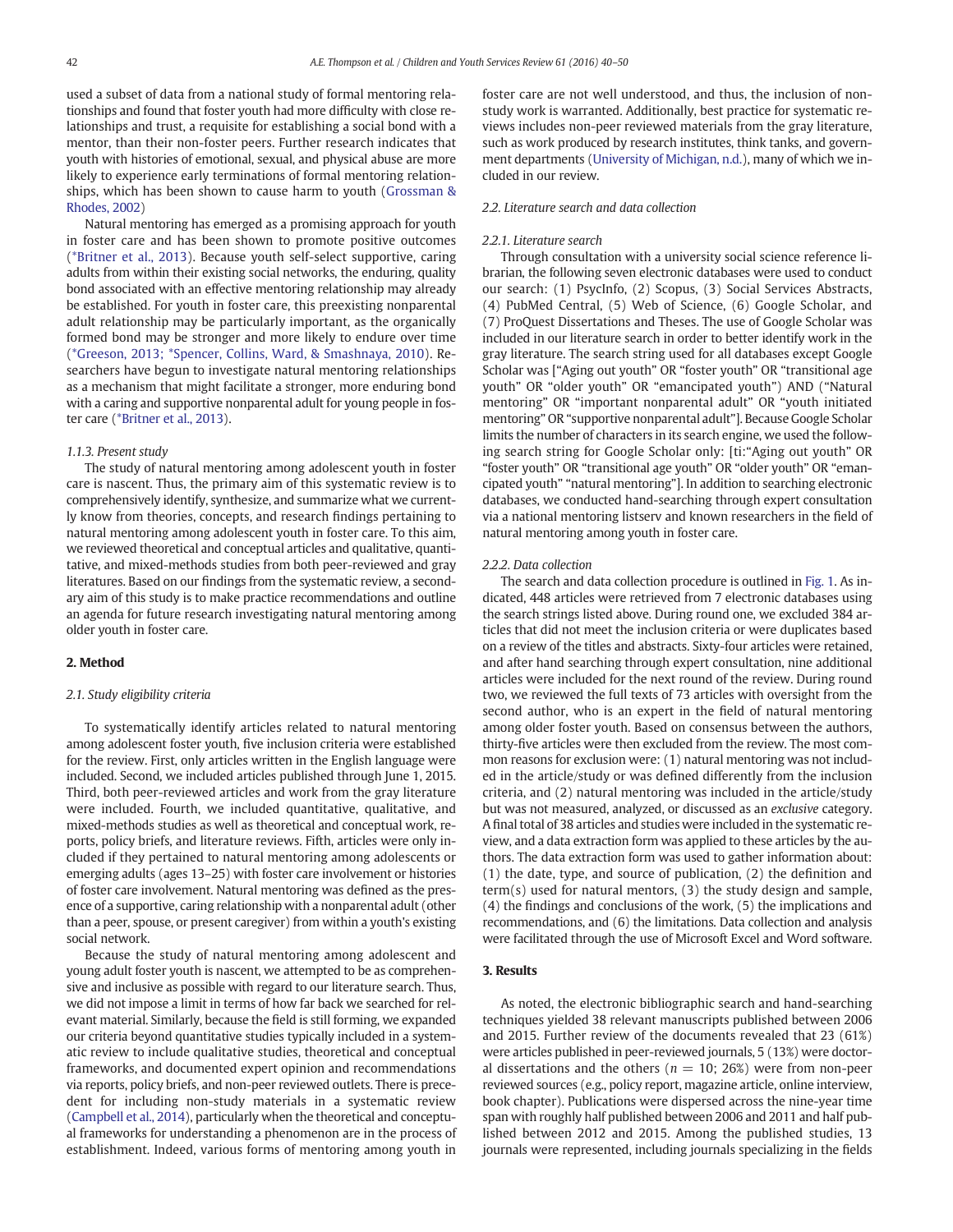

Fig. 1. Flow diagram of study selection protocol.

of pediatrics, psychology, social work, and family studies. The majority of articles ( $n = 10$ ; 43%) were published in Children and Youth Services Review.

#### 3.1. Study methodology

The articles reviewed were evenly dispersed between study designs, with 12 employing quantitative ( $n = 9$ ) or mixed ( $n = 3$ ) methods, 13 utilizing qualitative methods, and 13 contributing non-studies (e.g., conceptual or theoretical work). Of the quantitative publications, four employed secondary data analyses from datasets such as the British Columbia Adolescent Health Study and the National Longitudinal Study of Adolescent to Adult Health, and the other five used primary data collection through surveys and questionnaires. The majority of quantitative studies ( $n = 6$ ) relied on cross-sectional data, with three analyzing longitudinal datasets. All publications employing mixed methodologies ( $n = 3$ ) utilized cross-sectional data and some combination of surveys, administrative data, and interviews. The majority of the qualitative studies implemented in-depth interviews ( $n = 8$ ; 62%), with some employing focus groups ( $n = 3$ ), one using thematic review to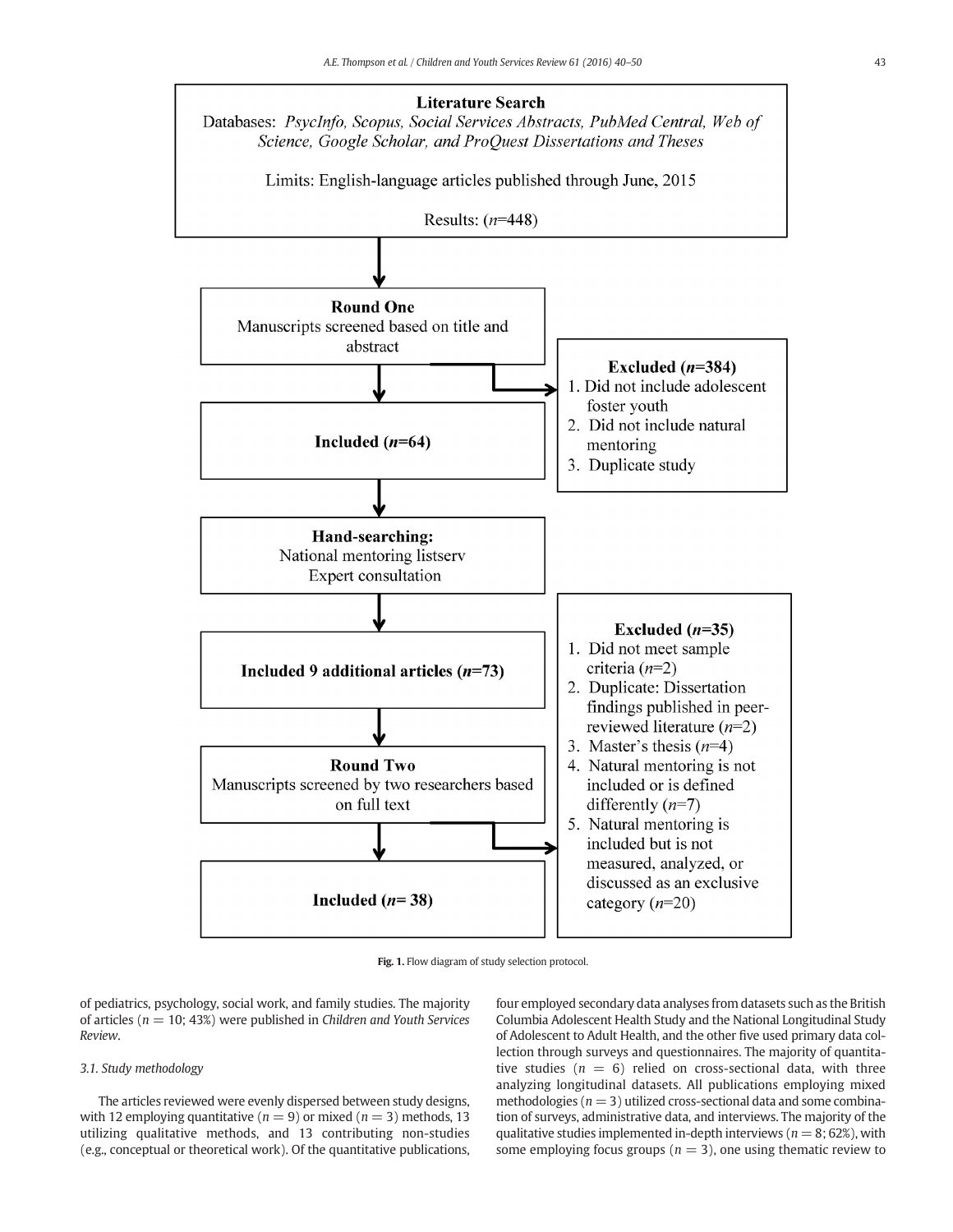#### Table 1

Quantitative studies: foster youth and natural mentoring.

| Authors (year)                                                                | Study design, setting, and<br>sample                                                                                                                                                   | Key findings                                                                                                                                                                                                                                                                                                                                                                                                                                                                                                                                                      |
|-------------------------------------------------------------------------------|----------------------------------------------------------------------------------------------------------------------------------------------------------------------------------------|-------------------------------------------------------------------------------------------------------------------------------------------------------------------------------------------------------------------------------------------------------------------------------------------------------------------------------------------------------------------------------------------------------------------------------------------------------------------------------------------------------------------------------------------------------------------|
| *Ahrens et al. (2008)                                                         | • Secondary analysis of a nationally representative sample of 310<br>foster youth (160 mentored, 150 non-mentored) in grades 7-12                                                      | • Natural mentoring associated with higher education and favorable<br>overall health, and decreased likelihood to report suicidal ideation,<br>having received a diagnosis of a sexually transmitted infection, and                                                                                                                                                                                                                                                                                                                                               |
| *Collins et al. (2010)                                                        | • Mixed methods study (surveys and interviews) in one state in the<br>Northeast among 96 former foster youth aged 19 or older                                                          | having hurt someone in a fight in the past year<br>• Natural mentoring associated with greater likelihood to complete<br>high school or have a GED, less likelihood to experience homeless-<br>ness since 18, and marginally associated with feeling sad or hopeless<br>• Natural mentors characterized by acceptance of the youth, constant<br>encouragement, reliability and ability to provide assistance when<br>needed                                                                                                                                       |
| *Collins et al. (2007)                                                        | • Mixed methods study in Massachusetts; data included administra-<br>tive records for 812 youth (age $18 +$ ), 96 youth surveys, 16 youth<br>interviews, and 30 stakeholder interviews | • 69% of youth interviewed reported a natural mentoring relationship<br>which was likely to have been in place for many years<br>• Most common natural mentors included teachers, coaches and other<br>community members such as church-goers<br>• Stakeholders reported serious concern for youth who lack unpaid,<br>caring adults upon exiting foster care                                                                                                                                                                                                     |
| *Cushing et al. (2014)                                                        | • Secondary analysis of survey data from 153 22-year old youth from<br>a specialized foster care program for youth with histories of RTF and<br>multiple failed placements             | • Youth who are able to cultivate multiple sources of support and/or<br>care from adult relationships were more likely to experience resil-<br>ience<br>• Youth with minimal connections to parents and parental figures,<br>such as natural mentors, were most vulnerable in adulthood<br>• Legal permanence had only a modest role in positive adult<br>functioning, and factors associated with the presence of relational                                                                                                                                     |
| *Diehl. Howse and Trivette<br>(2011)                                          | • Mixed methods study (interviews and surveys) of 54 adolescents<br>from a camp-based program for foster youth ages 10-17                                                              | permanence were more salient for youth in foster care<br>• Positive association between youth's perceived quality of their natu-<br>ral mentoring relationships and their perceptions of their own<br>strengths and assets<br>• Youths' perception of control was negatively related to mentoring<br>attitudes<br>• White youth and females exhibited more positive attitudes about                                                                                                                                                                               |
| *Farruggia et al. (2006)                                                      | • Survey of 326 youth age 17 or older (163 active foster youth; 163<br>matched, non-foster youth) from Los Angeles County                                                              | mentoring<br>• Foster youth more likely to report support from a natural mentor<br>than non-foster youth<br>• Foster youth more likely to report warmth and acceptance from a<br>natural mentor than peers and parents compared to non-foster<br>youth who reported more from parents<br>• Foster youth less likely to involve natural mentors in problem be-<br>havior than non-foster youth                                                                                                                                                                     |
| <i>*Greeson et al.</i> (2010)                                                 | • Secondary analysis of a nationally representative sample of 8142<br>youth (165 former foster youth; 7977 non-foster youth)                                                           | • Among former foster youth, having a natural mentor and the natural<br>mentor characteristic of role model were significantly associated with<br>having a bank account, and the characteristic of like a parent was<br>significantly associated with increased income expectations                                                                                                                                                                                                                                                                               |
| *Jones and LaLiberte (2013)                                                   | • Validation study of the Youth Connections Scale among 53 foster<br>youth ages 15-21                                                                                                  | • Results indicated that the Youth Connections scale, a tool developed<br>to measure youth connectedness as a component of relational per-<br>manence for youth in out-of-home placement, demonstrates high<br>reliability and validity                                                                                                                                                                                                                                                                                                                           |
| *Mota and Matos (2015)                                                        | • Questionnaires among 246 Portuguese youth living in institutions<br>due to parental neglect or abandonment                                                                           | • Positive association between natural mentoring relationships and<br>improved psychological well-being and resilience; resilience partial-<br>ly mediated the relationship between quality of the natural<br>mentoring relationship and psychological well-being                                                                                                                                                                                                                                                                                                 |
| *Munson and McMillen<br>(2009)                                                | • Longitudinal survey of 339 Missouri foster youth conducted every 3<br>months from the youths' 17th to 19th birthdays                                                                 | • Natural mentoring associated with lower levels of stress, higher life<br>satisfaction, fewer depression symptoms, and decreased likelihood of<br>arrest                                                                                                                                                                                                                                                                                                                                                                                                         |
| *Munson and McMillen<br>(2008)                                                | • Surveys of 211 Missouri foster youth nearing their 17th birthday<br>who identified a nonkin natural mentor; youth were interviewed a<br>second time nearing their 18th birthday      | • Compared to white youth, nonwhite youth were less likely to nomi-<br>nate natural mentors<br>• Of youth who reported having a natural mentor, 46% reported meet-<br>ing through informal pathways and 51% reported through formal<br>pathways; 70% of the youth had known their natural mentor for<br>more than 1 year, and 56% knew them for more than 2 years<br>• Foster youth in independent living were more likely to nominate<br>natural mentors but less likely to report relationships for more than a<br>year compared to those living with relatives |
| *Smith, Peled, Poon, Stewart,<br>Saewyc and McCreary<br>Centre Society (2015) | • Secondary analysis of data from 1300 current or former foster youth<br>in grades 7-12 from British Columbia, Canada                                                                  | 54% of youth participants age $16 +$ reported a natural mentor in their<br>community<br>• Youth in rural areas more likely to have a natural mentor than youth<br>in urban areas<br>• Youth with natural mentors more likely to think they would be in<br>school in five years<br>• Positive association between natural mentoring and plans to pursue<br>post-secondary education<br>• No youth with natural mentors planned to drop out of high school vs.<br>17% without a mentor                                                                              |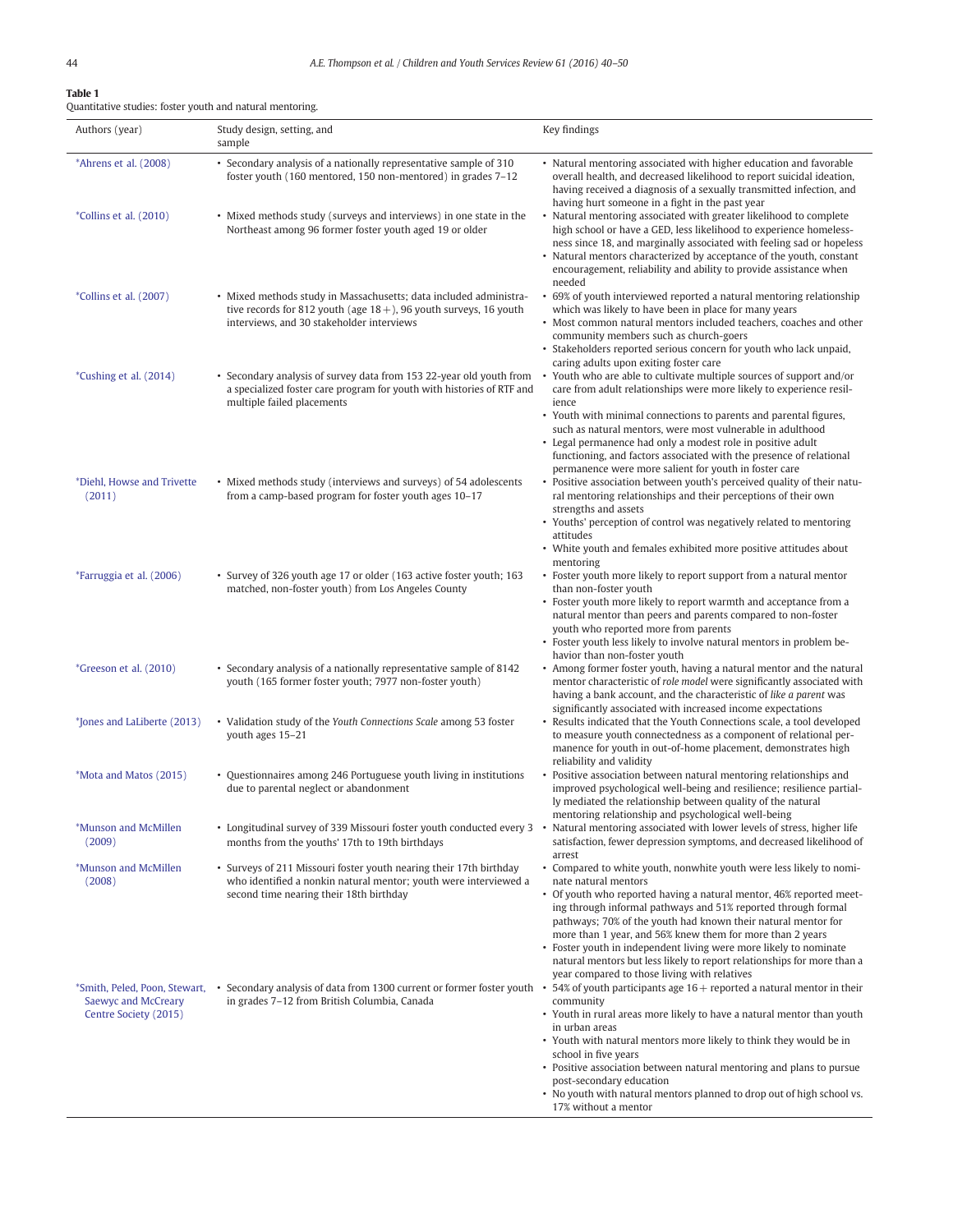analyze content from published articles between 2001 and 2013, and one utilizing secondary analysis of previously collected youth interview data. Eleven of the thirteen qualitative publications relied on crosssectional data, with two using longitudinal data. All dissertations reviewed were qualitative studies.

Among the non-study publications, two were book chapters, two were literature reviews, six were journal or magazine articles, two were policy reports, and one consisted of an online interview with a respected mentoring researcher. The book chapters were included in the Handbook of Youth Mentoring and The Oxford Handbook of Emerging Adulthood. Literature reviews spanned the years 1977 to 2010. Of the journal and magazine articles, three provided theoretical frameworks while three were conceptual analyses of topics related to natural mentoring for adolescent foster youth.

#### 3.2. Sample and setting

A key inclusion criteria for the review required that publications pertain to natural mentoring among adolescent foster youth, defined by the authors as the presence of a supportive, caring relationship with a nonparental adult (other than a peer, spouse, or present caregiver) from within a youth's existing social network. As an emerging area of research, a diversity of terms and definitions were utilized for identifying these relationships within the reviewed publications. The majority of documents ( $n = 21$ ) referred to these relationships as natural mentors, while four used the more general term, *mentor*. Other terms used to describe these relationships included permanency or relational permanency  $(n = 3)$ , caring adult  $(n = 2)$ , and social capital  $(n = 2)$ . Used once each were very important nonparental adult, turnaround people, resource rich adults, significant figures, and emotional attachments. Further, a number of studies used multiple terms interchangeably. Key themes were identified in the various definitions used for natural mentors, with the majority ( $n = 19$ ) containing a specific designation of nonparental. Twelve definitions made reference to consistent support, whether financial, physical or emotional; eight specified the mentor as part of a youth's existing social network; six designated the mentor as older than the youth; five indicated the relationship was naturally occurring or non-formal.

The samples examined by the 25 studies varied in setting, size, age and location. In terms of settings for data collection, interviews, focus groups, and surveys were conducted by phone and in person at schools, community-based locations (e.g., youth's home, camp), and in child welfare agency settings. Sample sizes ranged widely from 16 to 8142 for quantitative and mixed methods studies; for qualitative studies, the samples ranged from 4 to 189 participants. The ages of the adolescents ranged from 10 to 29, with the majority ( $n = 13$ ) focusing on youth 18 and older. Ninety-two percent of the studies ( $n = 23$ ) were set in the United States; one included youth from British Columbia, Canada, and one included youth from Portugal. Within the United States, California was the most represented ( $n = 4$ ) followed by Missouri ( $n = 3$ ), Massachusetts ( $n = 2$ ), Texas, Michigan and Washington (each,  $n = 1$ ). For studies that did not specify location within the U.S., three designated northeast, and one each southeast, southwest and New England. Three studies did not specify where in the U.S. their samples were drawn, while two were nationally representative samples.

#### 3.3. Findings and conclusions

#### 3.3.1. Quantitative and mixed-method studies

The twelve studies identified in Table 1 utilizing quantitative and mixed methodologies found a positive association between natural mentoring and improved adjustment among foster youth during their transition to adulthood (e.g., completing a high school diploma or GED, avoiding vulnerability in adulthood, a heightened view of one's strengths and assets, improved psychological well-being and the development of resilience). Further, naturally mentored foster youth were more likely to report favorable health, pursue higher education, experience less stress, exhibit resilience, and have a bank account. Although foster youth with natural mentors were less likely to report suicidal ideation, one study found a surprising, marginally significant trend: naturally mentored youth were more likely to report feeling sad or hopeless than non-mentored youth (\*Collins et al., 2010). The authors suggest that the directionality of the relationship between the presence of a natural mentor and outcome be considered. In other words, perhaps natural mentors more often pursue youth who are struggling with feelings of sadness or hopelessness, leading to the increased likelihood of a natural mentoring relationship among more vulnerable youth. Although each of the twelve studies found positive associations between the presence of a natural mentor and improved outcomes among current and former foster youth, only one of the twelve studies reported effect sizes (i.e., \*Greeson et al., 2010). Among former foster youth, \*Greeson et al. (2010) reported large effects regarding the amount of variance predicted by the independent variables of natural mentoring, number of natural mentor functional roles, and natural mentor relationship strength on the dependent variables of increased assets among former foster youth. In terms of demographic characteristics, foster youth with natural mentors, or with more positive attitudes toward natural mentoring, were more likely to be female, white, not living with relatives, and living or have lived in a rural area. Youth in foster care described their natural mentors as accepting, reliable, encouraging, and able to provide financial and/or emotional assistance. Youth further noted that natural mentors were likely to have been in their lives for many years.

#### 3.3.2. Qualitative studies

Eight of the thirteen qualitative studies identified in Table 2 conclude that having a mentor may be important, or even vital, for foster youth during the transition to adulthood. Similar to the quantitative studies, six of the qualitative publications report longevity and/or consistency to be important characteristics of natural mentoring relationships, with four emphasizing that natural mentors are viewed as caring or like a parent by foster youth. Two studies found a negative correlation between the age of the youth's entrance into foster care and the achievement of positive well-being outcomes during the transition to adulthood (i.e., youth who enter care at an older age tend to experience less favorable outcomes), suggesting this may be due to a lack of longterm, supportive relationships. However, \*Ward (2009) found that youth who stay in care longer have stronger relationships with adults who might be able to help them during their transition to adulthood; \*Williams (2012) suggests that permanency is a process that develops over time, positing that earlier permanency may lead to better outcomes.

#### 3.3.3. Conceptual and theoretical publications

The majority of the thirteen non-study publications found in Table 3 assert that for older foster youth, natural mentoring may be positively associated with improved adult functioning, such as the promotion of healthy behaviors, educational success, improved self-esteem and the development of resilience. Two publications suggest that natural mentoring may act as a buffer against mental health symptomatology, and another two publications highlight the importance of extracurricular activities in the development of naturally occurring, supportive mentors in the lives of foster youth. \*Richmond (2015) posits that many states are under-utilizing the funds available for extracurricular activities for foster youth, and suggests some may not be aware of the possibility of such use. She further states that ensuring access to extracurricular activities is a "common-sense way" to ensure that youth have opportunities to connect with supportive, trusted adults (\*Richmond, 2015). \*Gilligan (2007) also notes that spare time activities offer foster youth access to nonparental committed adults, such as natural mentors, and suggests that such activities be used as a tool for naturally developing these relationships.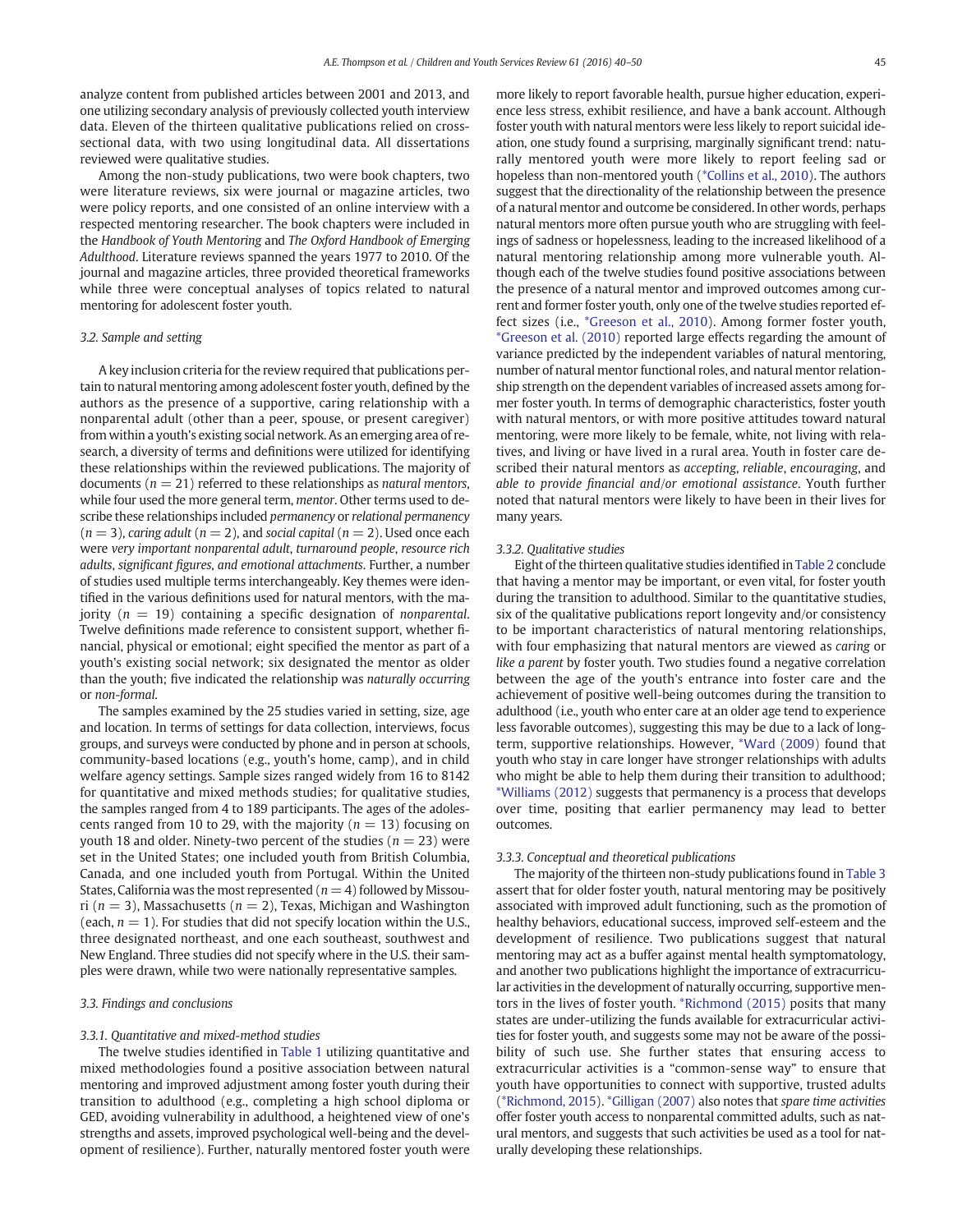### Table 2

Qualitative studies: foster youth and natural mentoring.

| Authors<br>(year)                      | Study design, setting, and<br>sample                                                                                                                                                                                                | Key findings                                                                                                                                                                                                                                                                                                                                                                                                                                                                                                          |
|----------------------------------------|-------------------------------------------------------------------------------------------------------------------------------------------------------------------------------------------------------------------------------------|-----------------------------------------------------------------------------------------------------------------------------------------------------------------------------------------------------------------------------------------------------------------------------------------------------------------------------------------------------------------------------------------------------------------------------------------------------------------------------------------------------------------------|
| *Ahrens<br>et al.<br>(2011)            | • Semi-structured individual interviews of 23 former foster youth aged 18 to<br>25 in Seattle, WA.                                                                                                                                  | • Barriers to natural mentoring among foster youth included youth's fears of<br>being hurt and limitations in natural mentors' interpersonal skills<br>• Facilitators of natural mentoring among foster youth included patience from<br>the adult, some degree of commonality between mentor and youth                                                                                                                                                                                                                |
| *Croce<br>(2013)                       | and rural areas) and had aged out of the system at age 18.                                                                                                                                                                          | • Interviews of 11 former foster youth who had lived in Michigan (both urban • Natural mentors were of particular importance to these youth aging out of<br>care<br>• 8 of 11 youth reported a natural mentor as a significant help during their<br>transition out of care, 7 of whom had known their natural mentors for $2+$<br>years<br>• Some youth initially denied having a <i>mentor</i> , but then described having an<br>important, helpful nonparental adult, suggesting confusion surrounding this<br>term |
| (2014)                                 | *Hedenstrom • Phenomenological interviews of 9 young adults ages 20–25 in the Southwest<br>region of the United States who were former foster youth and had aged out<br>of care                                                     | Natural mentoring described as a key factor in a successful transition out of<br>care; youth both passively received natural mentoring support and actively<br>pursued it during their transition from state care<br>• Natural mentoring supports included telephone contact and emotional or<br>informational support as well as material or financial support                                                                                                                                                       |
| *Hiles et al.<br>(2013)                | • Document review of 47 research publications relating to young people's<br>experiences of social support during their transition from state care                                                                                   | • Natural mentoring relationships were characterized more by emotional<br>support whereas professional relationships were described as practically<br>supportive<br>• Longevity and consistency were important in both types of relationships                                                                                                                                                                                                                                                                         |
| <i>*Greeson</i><br>and Bowen<br>(2008) | • Semi-structured individual interviews of 7 female, foster youth of color ages<br>13-20 from a New England public school                                                                                                           | • Natural mentoring relationship characteristics that matter to youth include<br>trust, love and caring, like parent and child; supports included emotional,<br>informational, appraisal, and instrumental support                                                                                                                                                                                                                                                                                                    |
| *Greeson<br>et al.<br>(2015a)          | • Focus groups of 17 youth in foster care ages 15–21 at an urban charter high<br>school in the Northeast U.S. that exclusively enrolls youth in foster care                                                                         | • Youth reported a need for permanent relationships with caring adults<br>• Natural mentors described as trustworthy, like a family member, role<br>models, and mutually meaningful; limited support networks posed a chal-<br>lenge for natural mentoring relationships                                                                                                                                                                                                                                              |
| *Greeson<br>et al.<br>(2015b)          | • Focus groups of 20 child welfare professionals in the Northeastern U.S. who<br>had served at least 1 youth age 15 years or older who was likely to age out of<br>foster care                                                      | • Noted the time limited role of paid professionals and the authentic, endur-<br>ing support that natural mentors could provide in light of this<br>• Importance of youth perspective, child welfare agency climate, and case-<br>worker buy-in when implementing a child welfare based natural mentoring<br>program                                                                                                                                                                                                  |
| *Hass et al.<br>(2014)                 | • Phenomenological semi-structured individual interviews of 19 youth who<br>successfully transitioned out of foster care in Orange Co., CA                                                                                          | • Natural mentors were characterized by their care, empathy, and advocacy<br>• Provided instrumental support (e.g., career advice, college access, and fi-<br>nancial support) and were reported to help facilitate a turning point in the<br>youth's life                                                                                                                                                                                                                                                            |
| *Lenz-Rashid<br>(2009)                 | • Interviews and focus groups of 27 young adults who had aged out of foster<br>care system from CA counties trained in the California Permanency for Youth<br>Project model or the Family Finding model                             | • Lack of support from child welfare workers regarding making connections to<br>family or other adults while in care<br>• Multiple placements, group homes and restrictive foster home placements,<br>and mental health diagnoses negatively impacted permanency<br>• CASA and social workers were identified as natural mentors, though these<br>relationships often ended after youth aged out of care                                                                                                              |
| *Munson<br>et al.<br>(2010)            | • Open-ended individual interviews of 189 Missouri foster youth who had<br>reported the presence of a non-kin natural mentor at age 19                                                                                              | • Friend of the family and staff at former placement were most common natural<br>mentor relationships and were characterized by trust, empathy, and au-<br>thenticity<br>• The nature of the support included keeping the youth on track, instrumental<br>or tangible support, informational support (i.e., advice), and emotional<br>support                                                                                                                                                                         |
| Ward<br>(2009)                         | Secondary analysis of semi-structured interview transcripts from 16 young<br>adults in Massachusetts who returned to the Department of Social Services<br>after 18                                                                  | • Access to social capital is essential for aging out youth<br>• Youth who age out early, or ran away, did not have as strong relationships<br>with adults, either at the child welfare agency or in the community; youth<br>who stayed in foster care longer tended to have better connections with<br>natural mentors                                                                                                                                                                                               |
| *Williams<br>(2012)                    | • Phenemenological study of 16 aged out foster youth ages 16–21 from the six<br>counties of the San Francisco/Bay Area of California                                                                                                | Quality of mentoring relationships were based on adults being consistently<br>$\bullet$<br>available to assist youth in their time of need, to listen, provide advice,<br>participate in bonding activities, and commit to supporting them                                                                                                                                                                                                                                                                            |
| $^*$ van<br>Rensburg<br>(2011)         | • Phenomenological interviews of 4 young adults ages 18-29 in a small,<br>southwestern city in Texas who had lived in foster care for a minimum of<br>five years and had aged out of the foster care system into independent living | • The majority of skills needed for independent living were not learned in a<br>systematic manner, but instead somewhat "whimsically" from foster par-<br>ents or natural mentors (e.g., friends' parents, caseworkers)<br>• Participants formed trusting relationships with adults while in care, which<br>were resources to them during the transition to adulthood                                                                                                                                                 |

#### 3.3.4. Summary of findings

As a whole, studies included in this review found a positive association between the presence of a natural mentor and positive well-being outcomes among foster youth (see Tables 1–3). Central themes that emerged include the importance of natural mentoring relationships during foster youth's transition to adulthood as well as into adulthood, with many studies reporting a positive relationship between natural mentoring and improved psychosocial, behavioral, or academic outcomes (\*Ahrens et al., 2008; \*Avery, 2011; \*Britner et al., 2013; \*Collins et al., 2010; \*Courtney, 2009; \*Croce, 2013; \*Cushing et al., 2014; \*Diehl, Howse, & Trivette, 2011; \*Farruggia et al., 2006; \*Gilligan, 2007; \*Greeson et al., 2010; \*Greeson & Bowen, 2008; \*Greeson et al., 2014; \*Hedenstrom, 2014; \*Hiles et al., 2013; \*Munson & McMillen, 2008; \*Munson & McMillen, 2009; \*Mota & Matos, 2015; \*Spencer et al., 2010; \*Ward, 2009; \*van Rensburg, 2011). Studies found that longevity and consistency were important traits in quality natural mentoring relationships (\*Ahrens et al., 2008; \*Croce, 2013;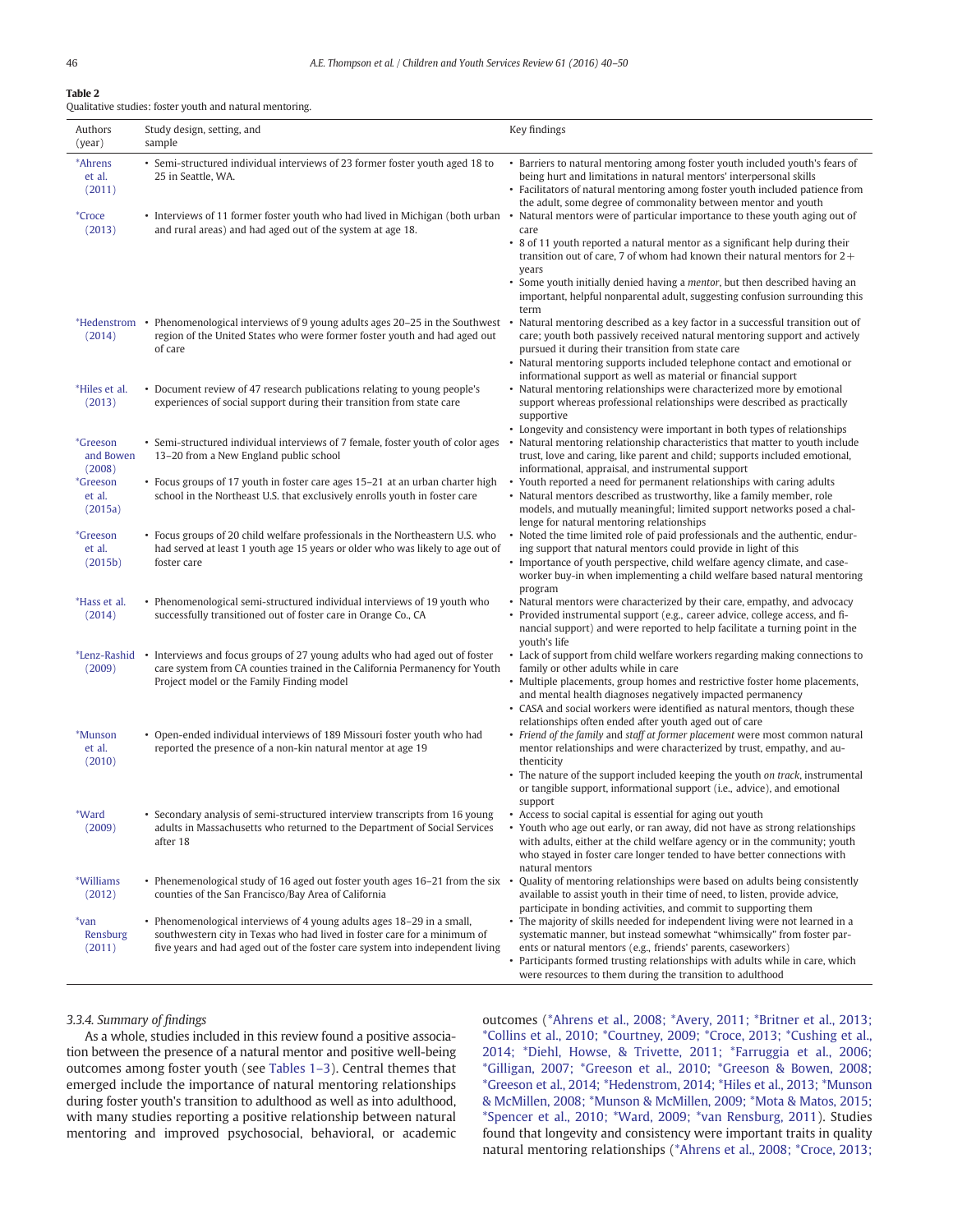#### Table 3

Non-study publications: foster youth and natural mentoring.

| Authors (year)                                | Type of<br>publication     | Conclusions and recommendations for natural<br>mentoring among foster youth                                                                                                                                                                                                                                                                                                                                                                                                                                                                                                                                                                                                                                                                                |
|-----------------------------------------------|----------------------------|------------------------------------------------------------------------------------------------------------------------------------------------------------------------------------------------------------------------------------------------------------------------------------------------------------------------------------------------------------------------------------------------------------------------------------------------------------------------------------------------------------------------------------------------------------------------------------------------------------------------------------------------------------------------------------------------------------------------------------------------------------|
| *Avery (2011)                                 | • Literature<br>review     | • Having a natural mentor during adolescence is likely to have a modestly positive impact on youth functioning, with slightly<br>larger effects anticipated for youth specifically identified as at risk. Recommendations include nation-wide extension of foster                                                                                                                                                                                                                                                                                                                                                                                                                                                                                          |
| *Britner et al. (2013)                        | • Book chapter             | care to age 21 as well as a rebranding of independent to interdependent living.<br>• The authors conclude that natural mentoring relationships have been shown to promote healthy behaviors and positive<br>outcomes for many youth. They encourage agencies to systematically incorporate natural mentoring into their practice for older<br>foster youth, positing that it may be more effective than formal mentoring.                                                                                                                                                                                                                                                                                                                                  |
| *Courtney (2009)                              | • Policy report            | • Interventions to foster the development of lasting connections between foster youth and unrelated adults should be done with<br>caution, as many youth have had multiple failed relationships while in care. Future research should focus on how natural<br>mentoring relationships are formed and maintained by foster youth, and programs intended to create new supportive rela-<br>tionships for foster youth should be rigorously evaluated.                                                                                                                                                                                                                                                                                                        |
| <i>*Gilligan</i> (2007)                       | • Theoretical<br>framework | Literature suggests that spare time activities offer youth access to potential natural mentors, and these relationships may lead to<br>better outcomes (e.g., educational success, social–emotional well-being, connections to social capital, positive risk-taking<br>behavior), which may be particularly beneficial for foster youth.                                                                                                                                                                                                                                                                                                                                                                                                                   |
| <i>*Greeson (2013)</i>                        | • Theoretical<br>framework | Drawing from the life course and the resilience perspectives, the author offers potential challenges and opportunities related to<br>aging out of foster care (i.e., helping older foster youth cultivate natural mentor relationships is potentially an effective strategy<br>for promoting resilience). The article contains a theory of change for a child welfare-based natural mentoring intervention,<br>C.A.R.E., and the author offers practice and research recommendations for more intentionally embedding natural mentoring in<br>child welfare settings.                                                                                                                                                                                      |
| <i><b>*Greeson</b></i> and<br>Thompson (2015) | • Book chapter             | This chapter reviews the process of aging out of care from several different countries, noting the extent to which various<br>countries offer relational support for youth aging out of care. The United Kingdom may be particularly well situated to employ<br>the use of natural mentors in a structured context, due to their requirement that older youth identify and involve an advisor, or<br>caring adult, with whom they have a prior relationship.                                                                                                                                                                                                                                                                                               |
| <i>*Greeson et al. (2014)</i>                 | • Conceptual<br>article    | Natural mentoring relationships may function protectively and may help to improve the quality of life for vulnerable older<br>youth exiting foster care (e.g., improved well-being outcomes). Such an approach is youth-led and may be more culturally<br>competent, strengthening the relationship between foster youth and their communities. The article presents an example of a<br>natural mentoring program being piloted, C.A.R.E.                                                                                                                                                                                                                                                                                                                  |
| $*$ Jones (2014)                              | • Literature<br>review     | Research supports a distinction between natural and formal mentors, and the author concludes that there is more empirical<br>support for the benefits of natural mentoring among foster youth. Thus, the author recommends further research to determine<br>the effectiveness of interventions aimed at improving social support among foster youth as well as more rigorous evaluation of<br>formal mentoring programs to better understand how to best allocate resources for youth exiting care.                                                                                                                                                                                                                                                        |
| *Munson and Scott<br>(2008)                   | • Conceptual<br>article    | Education, employment, personal connections, and agency accountability remain central program initiatives with older youth<br>nearing their exit from residential care. The authors suggest a more intentional integration of relationship-based components<br>into existing programming as well as the development of new programs that would support relational development, such as<br>natural mentoring, among older youth nearing foster care exit.                                                                                                                                                                                                                                                                                                   |
| *Richmond (2015)                              | • Policy report            | This report found that many states are under-utilizing the funds available for extracurricular activities and suggests that some<br>may not be aware of the possibility of such use. The author states that ensuring access to extracurricular activities is a<br>common-sense way to ensure youth have opportunity to connect with supportive, trusted adults, such as natural mentors. The<br>author suggests that Congress specifically allocate funding for foster youth to participate in extracurricular activities.                                                                                                                                                                                                                                 |
| *Rhodes (2013)                                | • Online<br>interview      | This interview was conducted via the Chronicle of Evidence Based Mentoring, an online resource for mentoring researchers and<br>practitioners, and examines the Real Connections program designed to support natural mentoring relationships for youth in<br>foster care. Using eco-maps, record mining, and Seneca searches, they help youth to identify potential natural mentors who<br>receive trauma-informed training, background checks and clearances, and are connected with a staff member to help support<br>them. Challenges include youth unable to identify adult supports, non-responsiveness of some adult supports and youth's fear<br>of rejection.                                                                                      |
| *Spencer et al. (2010)                        | • Theoretical<br>framework | The authors review the promises and potential pitfalls of mentoring, suggesting that duration, consistency, and emotional<br>connection are associated with stronger mentoring relationships. As such, they suggest that natural mentoring relationships<br>may last longer than formally matched relationships. They also cite research that supports an association between natural<br>mentoring and improved psychosocial outcomes among foster youth. They recommend rigorous evaluation of various<br>mentoring programs for comparison and improvement.                                                                                                                                                                                              |
| *Thompson and<br>Greeson (2015)               | • Conceptual<br>article    | The authors assert that permanency is both legal and relational in nature, though federal legislation has prioritized legal<br>permanency. Recognizing the importance of relational permanency, they make the following recommendations: all youths<br>exiting care should do so with the enduring and permanent support of at least one caring, committed adult (i.e., a natural<br>mentor); child welfare jurisdictions should move away from independent living models and toward interdependent living<br>programming; federal funding streams should prioritize building the evidence base to support effective programs and inter-<br>ventions aimed at improving both relational and formally recognized permanency among older youth exiting care. |

\*Hiles et al., 2013; \*Greeson & Bowen, 2008; \*Munson & McMillen, 2008; \*Spencer et al., 2010; Williams, 2012), and several studies also focused on barriers and facilitators to natural mentoring relationships among foster youth (\*Ahrens et al., 2011; \*Collins et al., 2010; \*Gilligan, 2007; \*Greeson et al., 2015a,b; \*Hass et al., 2014; \*Richmond, 2015). Two publications report general confusion surrounding the term natural mentor (e.g., \*Croce, 2013; \*Jones, 2014). For example, \*Croce (2013) notes that when interviewed, youth first denied having a natural mentor, yet later described the relationship in a manner consistent with the presence of a natural mentoring relationship. \*Jones (2014) also suggests that not only has a distinction been identified in the research between natural and formal mentors, there is also more existing empirical support for the benefits of natural mentors than formal mentors among youth in foster care.

#### 3.4. Implications and recommendations

Nineteen (50%) publications together recommend the following additional research: (1) an exploration of the way in which natural mentoring relationships are formed and maintained by foster youth, (2) the measurement of resilience as cultivated through supportive adult relationships, (3) the rigorous evaluation of formal mentoring programs to determine if such programming is effective in improving outcomes for vulnerable foster youth, (4) an investigation of the role of stable placements in developing and maintaining natural mentoring relationships, (5) an examination of how different types of placements impact youth's ability to cultivate natural mentoring relationships, and (6) ways to integrate relationship-based components into existing programming for older youth nearing their exit from foster care. Although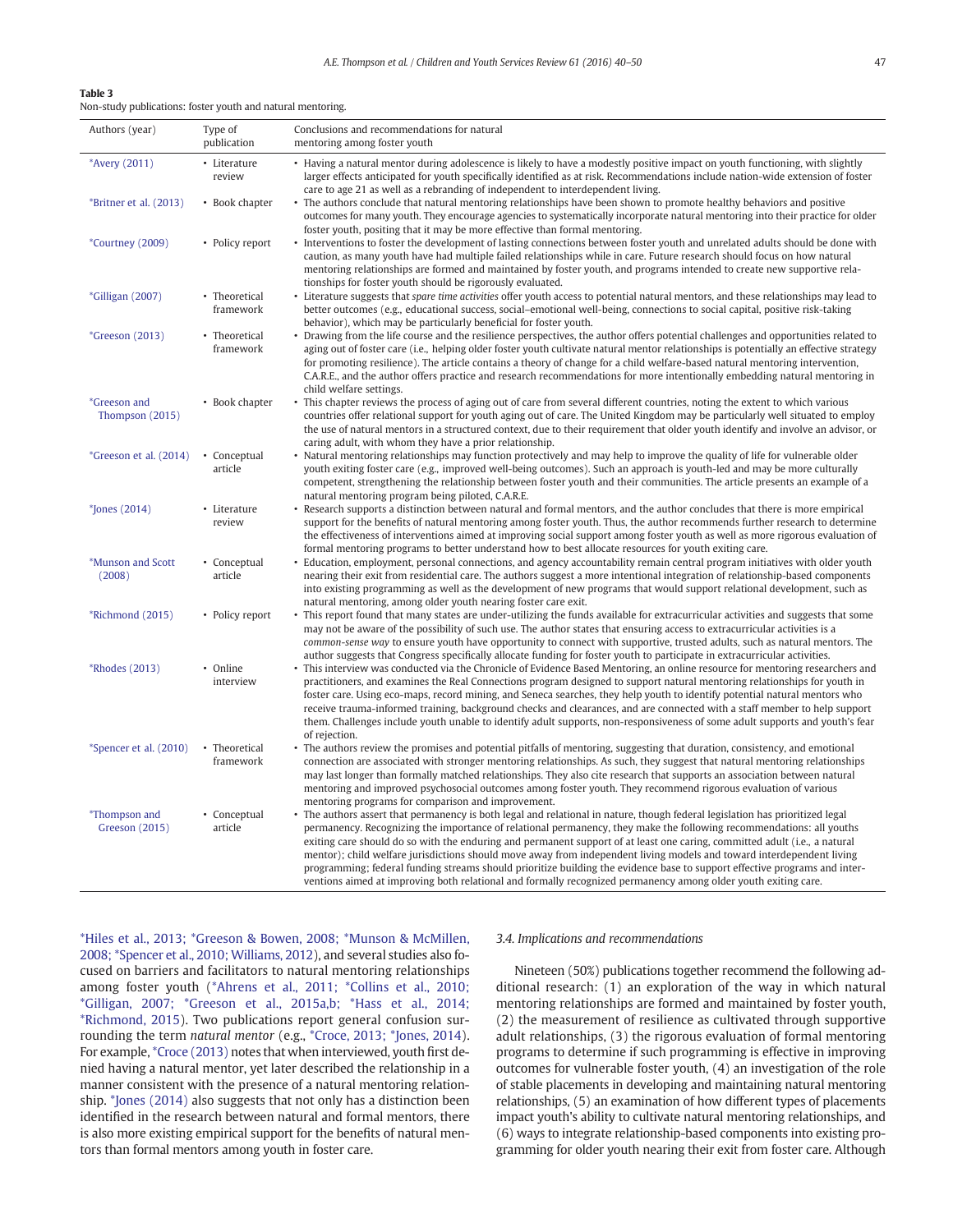authors urge practitioners to consider ways to include natural mentoring in existing programs for aging out youth, one study warns against the attempt to force or fabricate these mentoring relationships. \*Courtney (2009) believes the creation of interventions to foster the development of lasting connections between foster youth and nonkin adults should be done with caution, citing many youth's experiences with having had multiple failed relationships while in foster care. \*Collins et al. (2007) also recommend natural mentoring programs be developed with caution, noting that creating meaningful relationships in natural environments is not a "proved science."

#### 3.5. Limitations of natural mentoring studies

A primary limitation consistent with nearly all of the studies is the inability to generalize findings. Only two studies used nationally representative data, and many studies utilized small sample sizes. Another common limitation is the inability to infer causality, as 80% of the studies used point-in-time cross-sectional data. Additionally, all but two studies only investigated the youth, failing to examine outcomes and perspectives of other stakeholders (e.g., the natural mentors, caregivers of the youth). Finally, the varied definitions of natural mentoring and lack of a standardized definition are a limitation to these studies, as many of the publications utilized their own unique definition of natural mentoring, with five (13%) publications failing to provide a specific definition.

#### 4. Discussion

This first systematic review of natural mentoring among youth in foster care provides some elucidation regarding the current status of the field, which is nascent but growing. For example, though the literature related to natural mentoring among foster youth spans for only a decade, half of the documents we identified are from the past three years, indicating that there is momentum for studying this phenomenon. Likewise, two-thirds of the documents located through our review are either conceptual/theoretical work or qualitative/exploratory studies, again reflective of a young body of research. However, since 2009, nearly each year a dissertation has been published specifically pertaining to natural mentoring among youth in foster care, further suggesting that emerging scholars are studying this growing field. Indeed, a number of quantitative studies have been conducted to test the theories and hypotheses that have emerged from the dozen or so qualitative studies of natural mentoring among youth in foster care. Though the majority of the quantitative studies are limited by their use of small samples and cross-sectional data, they continue to confirm a positive correlation between improved well-being outcomes and the presence of a natural mentor among adolescent youth in foster care, setting the stage for more rigorous research investigating causal relationships. Additionally, these studies have included both nationally representative samples as well as geographically specific samples from each major region of the United States (e.g., the northeast, southeast, mid-west, south, southwest, and West Coast). Drawing from this growing evidence base, researchers have begun to recognize natural mentoring as a promising approach for youth in foster care (\*Ahrens et al., 2011; \*Britner et al., 2013; \*Greeson, 2013; \*Jones, 2014). As such, the field must consider how to best guide and support practitioners in implementing practice that promotes natural mentoring for older foster youth and those at risk of aging out of care.

#### 4.1. Research implications

The recommendations presented below are drawn from our systematic review and pertain to furthering the research agenda for natural mentoring among older youth in foster care. First, the field should adopt a standardized term and definition for natural mentoring, as varied terms make it difficult to search the literature and difficult to compare studies. For example, our review identified at least ten different terms used to describe natural mentors, all of which minimally met our inclusion criteria but varied slightly. We suggest consistent use of the term natural mentor, defined as a very important, nonparental adult that exists in a youth's social network, like a teacher, extended family member, service provider, community member, or coach, who "provides ongoing guidance, instruction, and encouragement aimed at developing the competence and character" of the young person (\*Greeson, 2013; Rhodes, 2002, p. 3). Relatedly, researchers should measure natural mentoring as a unique construct within studies investigating social support. During our initial literature search, twenty articles were excluded from our review because they did not measure natural mentors as an exclusive category. Most of these studies aggregated sources of social support (e.g., parental, peer), making it impossible to isolate the contribution of natural mentors. However, the support offered by natural mentors differs from that of parents or caregivers in that natural mentors are not usually tasked with enforcing daily rules and addressing misbehavior in a way that a parent or caregiver is. Likewise, natural mentors differ from peers in that they are older and more experienced and thus may be better positioned to lend counsel and provide resources that peers cannot (Spencer, 2007). Because of the distinct positioning of natural mentors within youth's social networks, it is important to measure their unique contribution.

Future investigation of natural mentoring among foster youth is warranted. As suggested by the studies in this review, more rigorous research methods are needed to examine the initiation and growth of natural mentoring relationships over time for youth in care. A major limitation of cross-sectional studies is their inability to infer causality and determine the direction of the explanatory relationship. In other words, do youth with higher psychosocial functioning tend to attract more natural mentors, or do natural mentors help improve psychosocial functioning among youth? Large-scale, longitudinal entry cohort studies would allow researchers to better understand how individual-level characteristics (e.g., demographics, maltreatment history) and contextual factors (e.g., living arrangement, placement stability) influence the development of natural mentoring relationships as well as better understand how natural mentoring relationships influence individual outcomes of interest (e.g., psychosocial functioning, academic performance, healthy behaviors). Also, as programs develop that support the initiation and growth of natural mentoring relationships among foster youth, evaluation using random assignment will be helpful in understanding the effectiveness of programmatically supporting natural mentoring. Finally, more studies ought to include the voice of stakeholders, particularly natural mentors, in their investigation of natural mentoring among foster youth.

#### 4.2. Practice implications

Though more rigorous investigation is needed, the current evidence base contains theoretically supported studies that together corroborate a positive association between natural mentoring among youth in foster care and improved psychosocial, behavioral, and academic outcomes. A number of prominent mentoring researchers have recommended that child welfare systems actively support and facilitate natural mentoring relationships among foster youth, particularly those at risk of aging out of care. For example, in the most recent edition of the Handbook of Youth Mentoring, \*Britner et al. (2013) recommend that child welfare systems "mobilize and incorporate natural mentors more systematically into services for youth in foster care (e.g., care coordination and transition planning), particularly for older youth for whom formal, programmatic relationships may be potentially less effective or difficult to establish" (p. 351). Likewise, \*Greeson (2013) suggests "both incorporating natural mentoring into existing child welfare services as well as developing programs that provide opportunities for older foster youth to interact and naturally develop relationships with caring, nonparental adults" (p. 44). \*Munson et al. (2010) state, "Organizations serving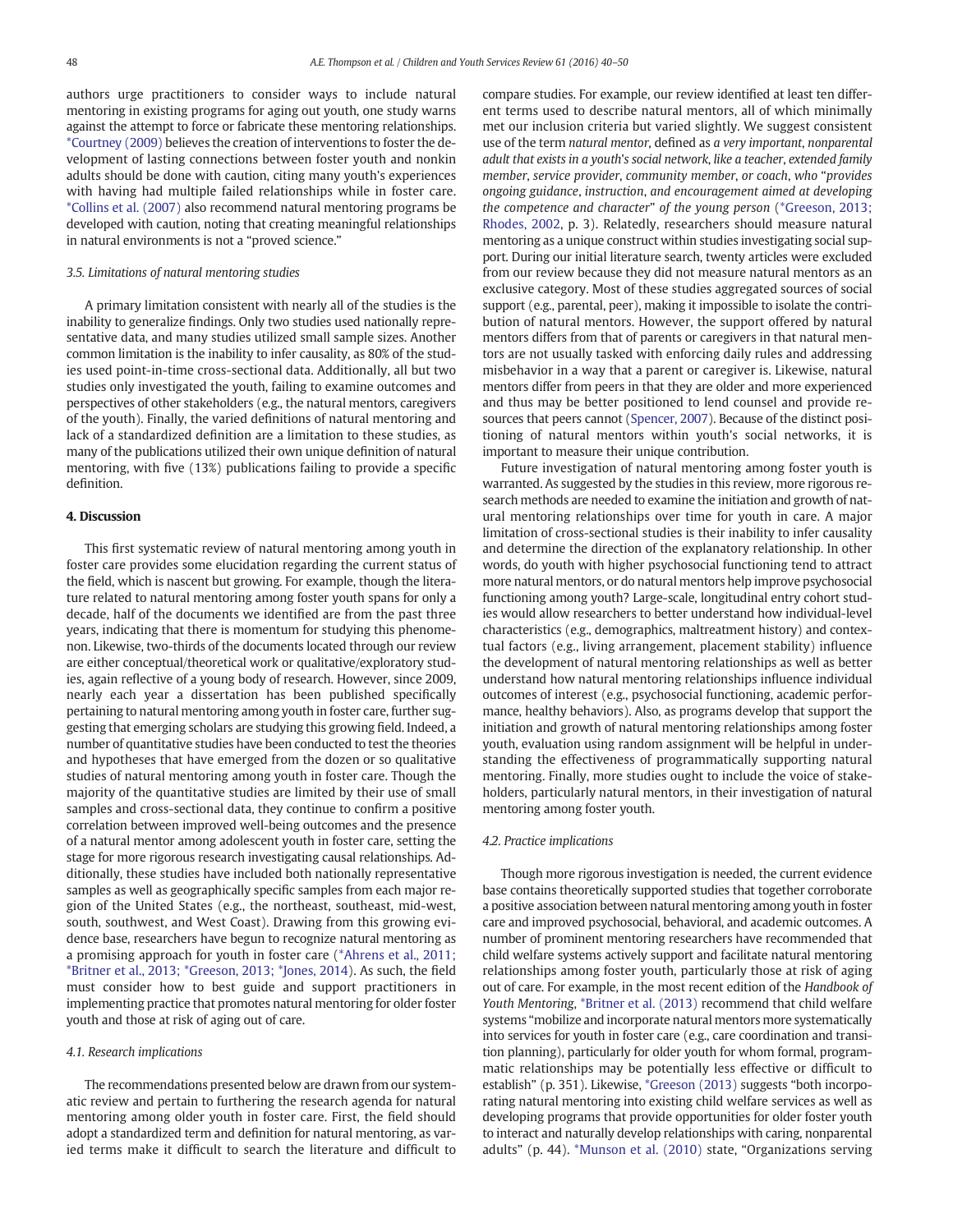youth transitioning from care should look carefully at ways of supporting existing natural mentoring relationships … rather than trying to create new ones with adults who may not share some of the important similarities identified by these youth and that may or may not take hold" (p. 534). In a system that has traditionally prioritized the accrual of independent living skills over interdependent social connections, child welfare professionals may need guidance and support to promote and facilitate natural mentoring among foster youth. Although natural mentoring relationships exist organically within the community, they can be programmatically supported for youth in foster care (for example, see https://vimeo.com/115837436). Though such programming is not presently widespread, there are two mentoring programs known to the authors that programmatically support natural mentoring relationships for youth in foster care (e.g., \*Greeson et al., 2014; \*Rhodes, 2013), and such programming could be replicated and further investigated for its effectiveness. Also, existing services that include extensive search and outreach mechanisms among youth's social networks, such as Family Finding (Campbell, 2010), could be more systematically utilized to ensure that all youth who exit care do so with a natural mentor.

#### 5. Conclusion

Though this is the first systematic review of natural mentoring among youth in foster care, there are several limitations that should be noted. First, this review only includes studies that are available in English. Second, because of the varied terms used to describe natural mentors, there may be additional natural mentoring studies that use terms not included in our search strings. Third, although we attempted to search the gray literature, there may be additional documents (e.g., conference presentations, local reports, file drawer studies) that we did not uncover. Fourth, because the field of natural mentoring among foster youth is nascent, this systematic review was limited by the overall small number of studies available, particularly the small number of quantitative outcome studies. However, this review is the first to systematically search through both peer-reviewed and nonacademic sources to comprehensively identify work related to natural mentoring among youth in foster care. By synthesizing the documents from our review, we are able to gain a better understanding in regard to the present status of this growing field as well as outline a number of research and practice recommendations to continue its progress forward. Though further research pertaining to natural mentoring among foster youth is warranted, the findings and recommendations from studies included in this review support natural mentoring as a promising approach for youth transitioning to adulthood from foster care.

#### References<sup>1</sup>

- \*Ahrens, K. R., DuBois, D. L., Garrison, M., Spencer, R., Richardson, L. P., & Lozano, P. (2011). Qualitative exploration of relationships with important non-parental adults in the lives of youth in foster care. Children and Youth Services Review, 33, 1012–1023.
- \*Ahrens, K. R., DuBois, D. L., Richardson, L. P., Fan, M. Y., & Lozano, P. (2008). Youth in foster care with adult mentors during adolescence have improved adult outcomes. Pediatrics, 121, e246–e252.
- \*Avery, R. J. (2011). The potential contribution of mentor programs to relational permanency for youth aging out of foster care. Child Welfare, 90, 9.
- \*Britner, P. A., Randall, K. G., & Ahrens, K. R. (2013). Youth in foster care. In D. L. DuBois, & M. J. Karcher (Eds.), The handbook of youth mentoring (pp. 341–354). Thousand Oaks, CA: Sage Publications, Inc.
- \*Collins, M. E., Clay, C. M., & Ward, R. (2007). Leaving care in Massachusetts: Policy and supports to facilitate the transition to adulthood. Retrieved on September 30, 2015 from http://www.bu.edu/ssw/files/pdf/20080603-ytfinalreport1.pdf
- \*Collins, M. E., Spencer, R., & Ward, R. (2010). Supporting youth in the transition from foster care: Formal and informal connections. Child Welfare, 89, 125.
- \*Courtney, M. E. (2009). The difficult transition to adulthood for foster youth in the U.S.: Implications for the state as corporate parent. Society for Research in Child Development, 23, 3–19.

\*Croce, M. (2013). Youth aging out of foster care: A study of youth sense of hope. (Doctoral dissertation) Vermont: Union Institute and University.

- \*Cushing, G., Samuels, G. M., & Kerman, B. (2014). Profiles of relational permanence at 22: Variability in parental supports and outcomes among young adults with foster care histories. Children and Youth Services Review, 39, 73–83.
- \*Diehl, D. C., Howse, R. B., & Trivette, C. M. (2011). Youth in foster care: Developmental assets and attitudes towards adoption and mentoring. Child & Family Social Work, 16, 81–92.
- \*Farruggia, S. P., Greenberger, E., Chen, C., & Heckhausen, J. (2006). Perceived social environment and adolescents' well-being and adjustment: Comparing a foster care sample with a matched sample. Journal of Youth and Adolescence, 35, 349–358.
- \*Gilligan, R. (2007). Spare time activities for young people in care: What can they contribute to educational progress? Adoption and Fostering, 31, 92–99.
- \*Greeson, J. K. P. (2013). Foster youth and the transition to adulthood: The theoretical and
- conceptual basis for natural mentoring. Emerging Adulthood, 1, 40–51. \*Greeson, J. K., & Bowen, N. K. (2008). "She holds my hand": The experiences of foster youth with their natural mentors. Children and Youth Services Review, 30, 1178–1188.
- \*Greeson, J. K. P., & Thompson, A. E. (2015). Aging out of foster care in emerging adulthood. In J. J. Arnett (Ed.), The Oxford handbook of emerging adulthood (pp. 559–577). New York, NY: Oxford University Press.
- \*Greeson, J. K., Thompson, A. E., Ali, S., & Wenger, R. S. (2015a). It's good to know that you got somebody that's not going anywhere: Attitudes and beliefs of older youth in foster care about child welfare-based natural mentoring. Children and Youth Services Review, 48, 140–149.
- \*Greeson, J. K., Thompson, A. E., Evans-Chase, M., & Ali, S. (2015b). Child welfare professionals' attitudes and beliefs about child welfare-based natural mentoring for older youth in foster care. Journal of Social Service Research, 41, 93–112.
- \*Greeson, J. K. P., Thompson, A. E., & Kinnevy, S. (2014). Natural mentoring of older foster care youths. Social Work Today, 14, 11–13.
- \*Greeson, J. K. P., Usher, L., & Grinstein-Weiss, M. (2010). One adult who is crazy about you: Can natural mentoring relationships increase assets among young adults with and without foster care experience? Children and Youth Services Review, 32, 565–577.
- \*Hass, M., Allen, Q., & Amoah, M. (2014). Turning points and resilience of academically successful foster youth. Children and Youth Services Review, 44, 387–392.
- \*Hedenstrom, M. A. (2014). Aging out of foster care: The experiences of former foster youth who successfully navigated this transition. (Doctoral dissertation) Georgia: Georgia State University.
- \*Hiles, D., Moss, D., Wright, J., & Dallos, R. (2013). Young people's experience of social support during the process of leaving care: A review of the literature. Children and Youth Services Review, 35, 2059–2071.
- \*Jones, L. P. (2014). The role of social support in the transition from foster care to emerging adulthood. Journal of Family Social Work, 17, 81–96.
- \*Jones, A. S., & LaLiberte, T. (2013). Measuring youth connections: A component of relational permanence for foster youth. Children and Youth Services Review, 35, 509–517.
- \*Lenz-Rashid, S. T. (2009). Developing permanent, supportive connections while in care: Foster youth's perspectives. Retrieved on September 30, 2015 from https:// alamedasocialservices.org/opg/documents/PermanencyRptSept2009.pdf
- \*Mota, C. P., & Matos, P. M. (2015). Adolescents in institutional care: Significant adults, resilience and well-being. Child & Youth Care Forum. 44. (pp. 209-224).
- \*Munson, M. R., & McMillen, J. C. (2008). Nonkin natural mentors in the lives of older youths in foster care. The Journal of Behavioral Health Services & Research, 35, 454–468.
- \*Munson, M. R., & McMillen, J. C. (2009). Natural mentoring and psychosocial outcomes among older youth transitioning from foster care. Children and Youth Services Review, 31, 104–111.
- \*Munson, M. R., & Scott, L. D., Jr. (2008). Older youth nearing their exit from congregate care: Current innovative programs. Residential Treatment for Children & Youth, 24, 77–91.
- \*Munson, M. R., Smalling, S. E., Spencer, R., Scott, L. D., & Tracy, E. M. (2010). A steady presence in the midst of change: Non-kin natural mentors in the lives of older youth exiting foster care. Children and Youth Services Review, 32, 527–535.
- \*Rhodes, J. (2013). Meet Kate Bronner: Foster Forward Program Coordinator. The Chronicle of Evidence-Based Mentoring. Retrieved on September 30, 2015 from http://chronicle. umbmentoring.org/profiles-in-mentoring-program-coordinator-kate-bronner/
- \*Richmond, K. (2015). Investing in foster youth's futures: Improving access to extracurricular activities and supportive relationships. Congressional Coalition on Adoption Institute (Retrieved on September 30, 2015 from http://www.ccainstitute.org/images/ stories/pdf/2015\_foster\_youth\_internship\_program\_report.pdf.
- \*Smith, A., Peled, M., Poon, C., Stewart, D., Saewyc, E., & McCreary Centre Society (2015i). We all have a role: Building social capital among youth in care. Vancouver, BC: McCreary Centre Society (Retrieved on September 30, 2015 from http://www.mcs. bc.ca/pdf/We\_All\_Have\_A\_Role.pdf).
- \*Spencer, R., Collins, M. E., Ward, R., & Smashnaya, S. (2010). Mentoring for young people leaving foster care: Promise and potential pitfalls. Social Work, 55(3), 225–234.
- \*Thompson, A. E., & Greeson, J. K. P. (2015). Legal and relational permanence in older foster care youths. Social Work Today, 15, 24–27.
- \*van Rensburg, E. A. (2011). Complexities related to aging out of foster care: Life skills, selfsufficiency and trust (Doctoral dissertation). Texas: Texas Tech University.
- \*Ward, R. L. (2009). "I took a break," but now I am back: Foster youths' perspectives on leaving on returning. (Doctoral dissertation) Massachusetts: Boston University.
- \*Williams, C. R. (2012). Pathways to permanency: Perspectives from former foster care youth. (Doctoral dissertation) Minnesota: Capella University.
- Campbell, K. (2010). Basic family finding practice scaffold. National Institute for Permanent Family Connectedness, Seneca Center (Resource Documents).
- Campbell, M., Egan, M., Lorenc, T., Bond, L., Popham, F., Fenton, C., & Benzeval, M. (2014). Considering methodological options for reviews of theory: Illustrated by a review of theories linking income and health. Systematic Review, 3(1), 1–11.

 $1$  References marked with an asterisk indicate studies included in the systematic review.